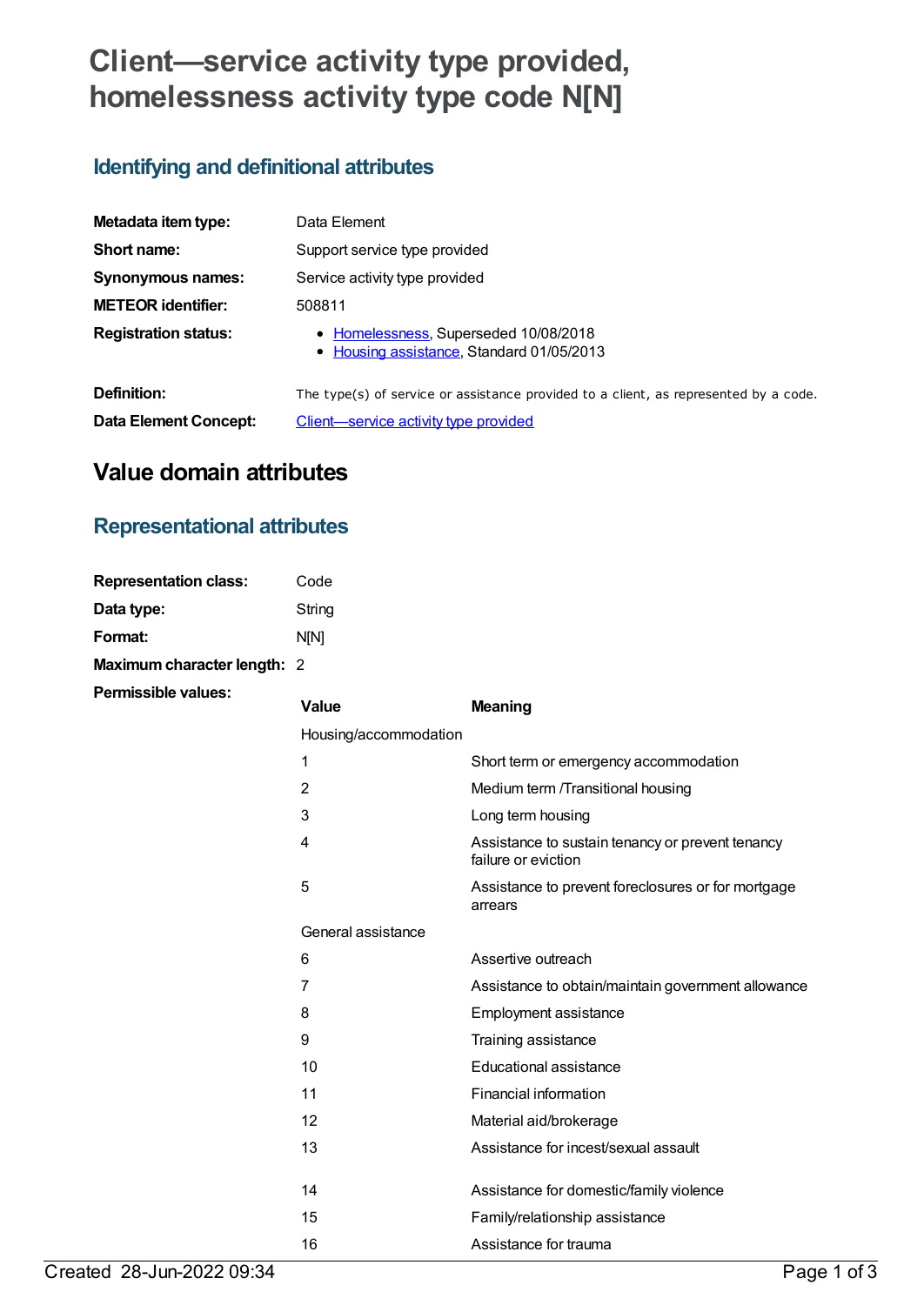| 17                   | Assistance with challenging social/behavioural<br>problems |
|----------------------|------------------------------------------------------------|
| 18                   | Living skills/personal development                         |
| 19                   | Legal information                                          |
| 20                   | Court support                                              |
| 21                   | Advice/information                                         |
| 22                   | Retrieval/storage/removal of personal belongings           |
| 23                   | Advocacy/liaison on behalf of client                       |
| 24                   | School liaison                                             |
| 25                   | Child care                                                 |
| 26                   | Structured play/skills development                         |
| 27                   | Child contact and residence arrangements                   |
| 28                   | Meals                                                      |
| 29                   | Laundry/shower facilities                                  |
| 30                   | Recreation                                                 |
| 31                   | Transport                                                  |
| 32                   | Other basic assistance                                     |
| Specialised services |                                                            |
| 33                   | Child protection services                                  |
| 34                   | Parenting skills education                                 |
| 35                   | Child specific specialist counselling services             |
| 36                   | Psychological services                                     |
| 37                   | Psychiatric services                                       |
| 38                   | Mental health services                                     |
| 39                   | Pregnancy assistance                                       |
| 40                   | Family planning support                                    |
| 41                   | Physical disability services                               |
| 42                   | Intellectual disability services                           |
| 43                   | Health/medical services                                    |
| 44                   | Professional legal services                                |
| 45                   | Financial advice and counselling                           |
| 46                   | Counselling for problem gambling                           |
| 47                   | Drug/alcohol counselling                                   |
| 48                   | Specialist counselling services                            |
| 49                   | Interpreter services                                       |
| 50                   | Assistance with immigration services                       |
| 51                   | Culturally specific services                               |
| 52                   | Assistance to connect culturally                           |
| 53                   | Other specialised service                                  |

#### **Source and reference attributes**

**Submitting organisation:** Australian Institute of Health and Welfare

### **Data element attributes**